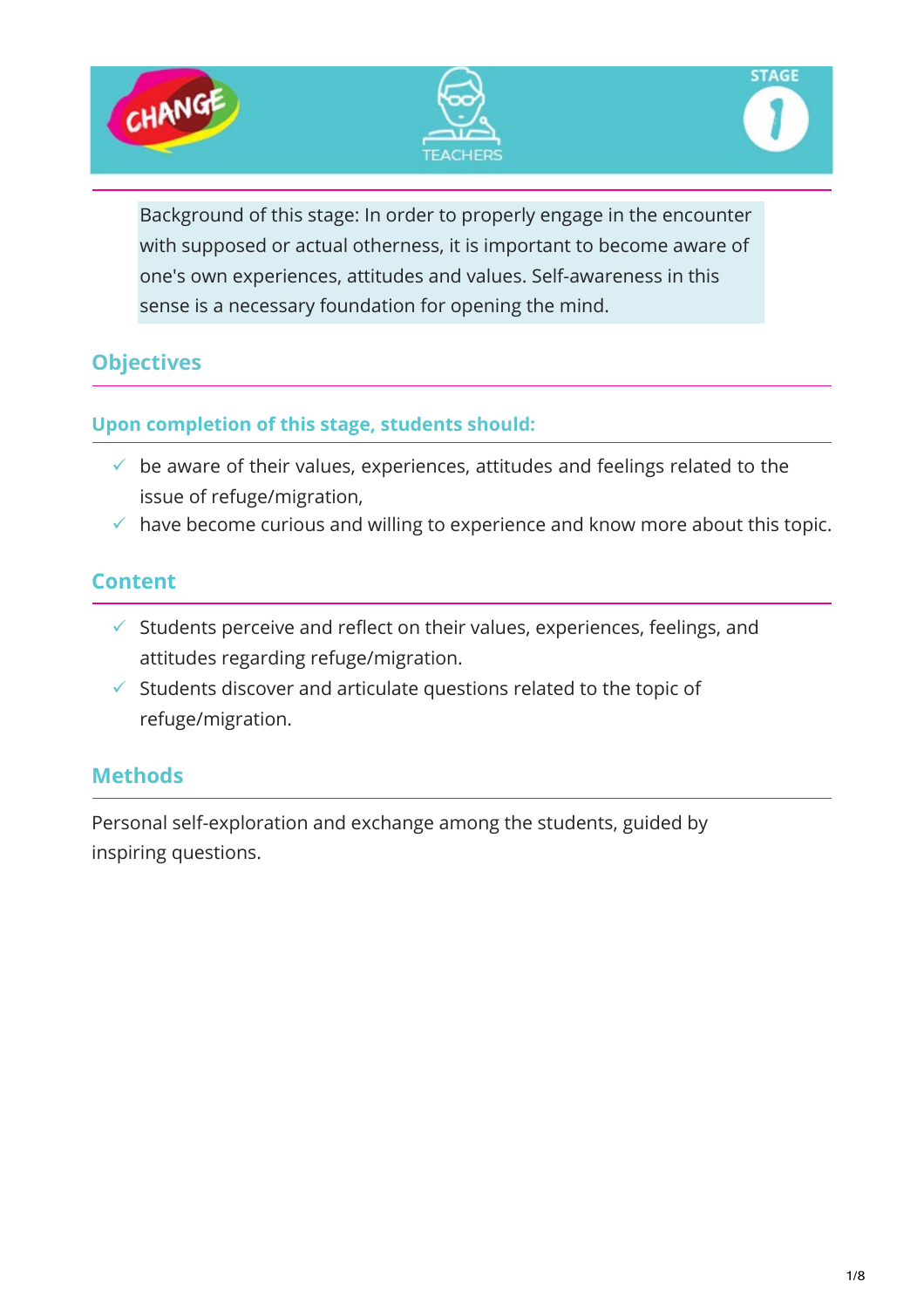





## **Step #1**

#### **What is important and valuable for my life ?**

Ask students to create a "profile" of themselves based on the following questions. Explainthe importance of being "themselves" when they are answering: there are no right or wrong answers! (Questions  $\rightarrow$  worksheet for students):

- Is there a particularly impressive person (perhaps even a "hero" or a "heroine") in books, films or series (or in real life!) who is of special importance to me? Why do I like or admire them?
- $\checkmark$  is there anything about other people that particularly annoys me? What bothers me about this characteristic?
- $\checkmark$  Is there an object in my room or personal space that is particularly important to me? What is it, and why?
- $\checkmark$  What would have to happen for me and my family to flee our homeland?
- $\checkmark$  If I had to escape to another country who and what would I miss most?

Ask the students to form groups of 2:

One student starts and tells the other what he/she has in mind on these questions. The other student listens and then gives feedback by completing the sentence:

"From what you've just told me, I can see what matters most to you. With my own words, I would express it this way: For you, it is important and valuable to..."

- $\checkmark$  The person sharing can briefly comment on whether they feel understood and how they would describe what is important and valuable to them.
- $\checkmark$  Then the other student shares ...
- $\checkmark$  Finally, the two students can talk about what is important and valuable to them both and what they may differ in.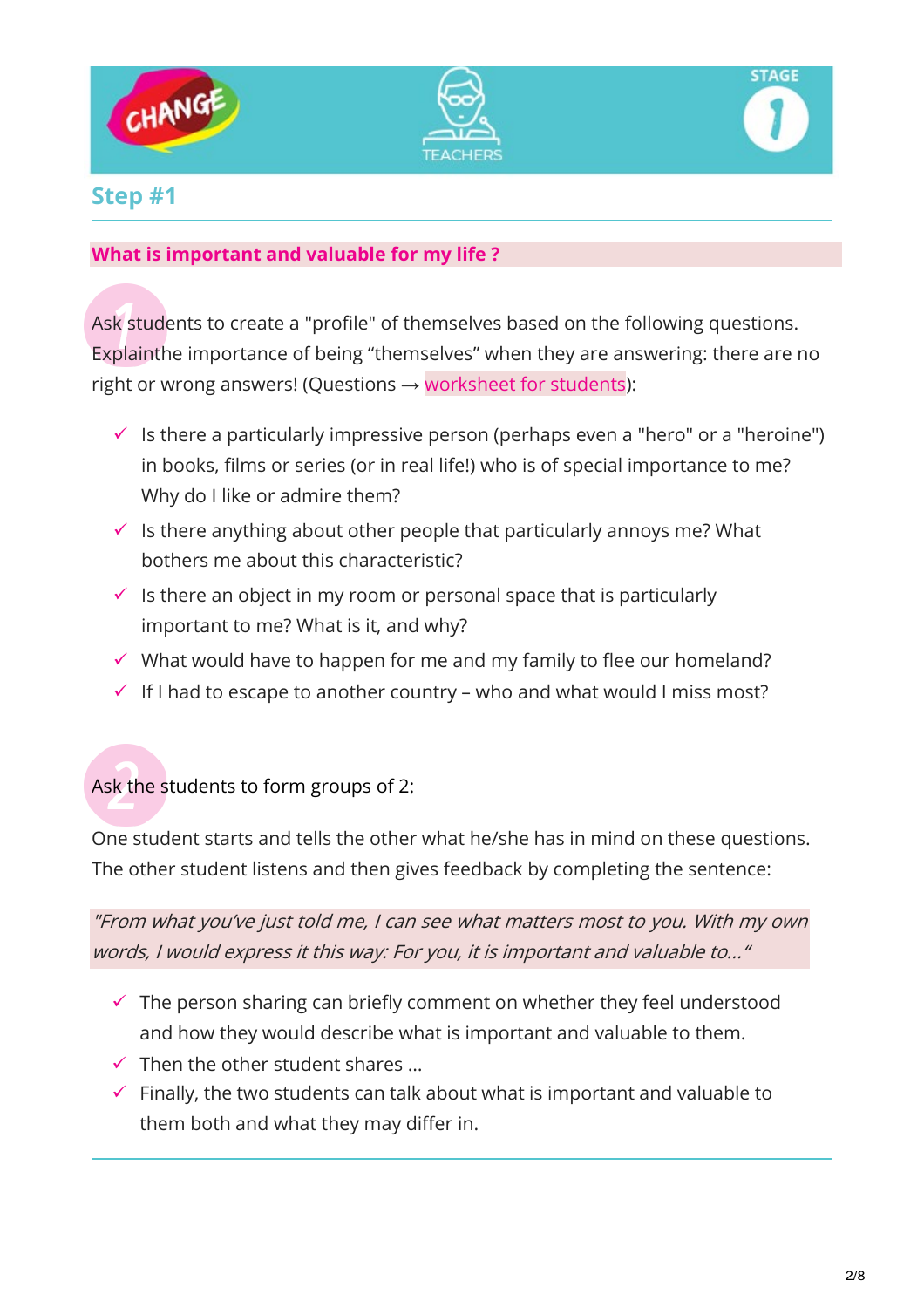





Then you should explain the purpose of this exercise to the students:

If I want to make constructive contact with people, especially those who I may not approach because they seem different or even strange (which may or may not be true), it is necessary that I know what I find important and valuable. Only if I know and appreciate these things can I encounter others without too much fear and agree with others about what is important to us as a community living together.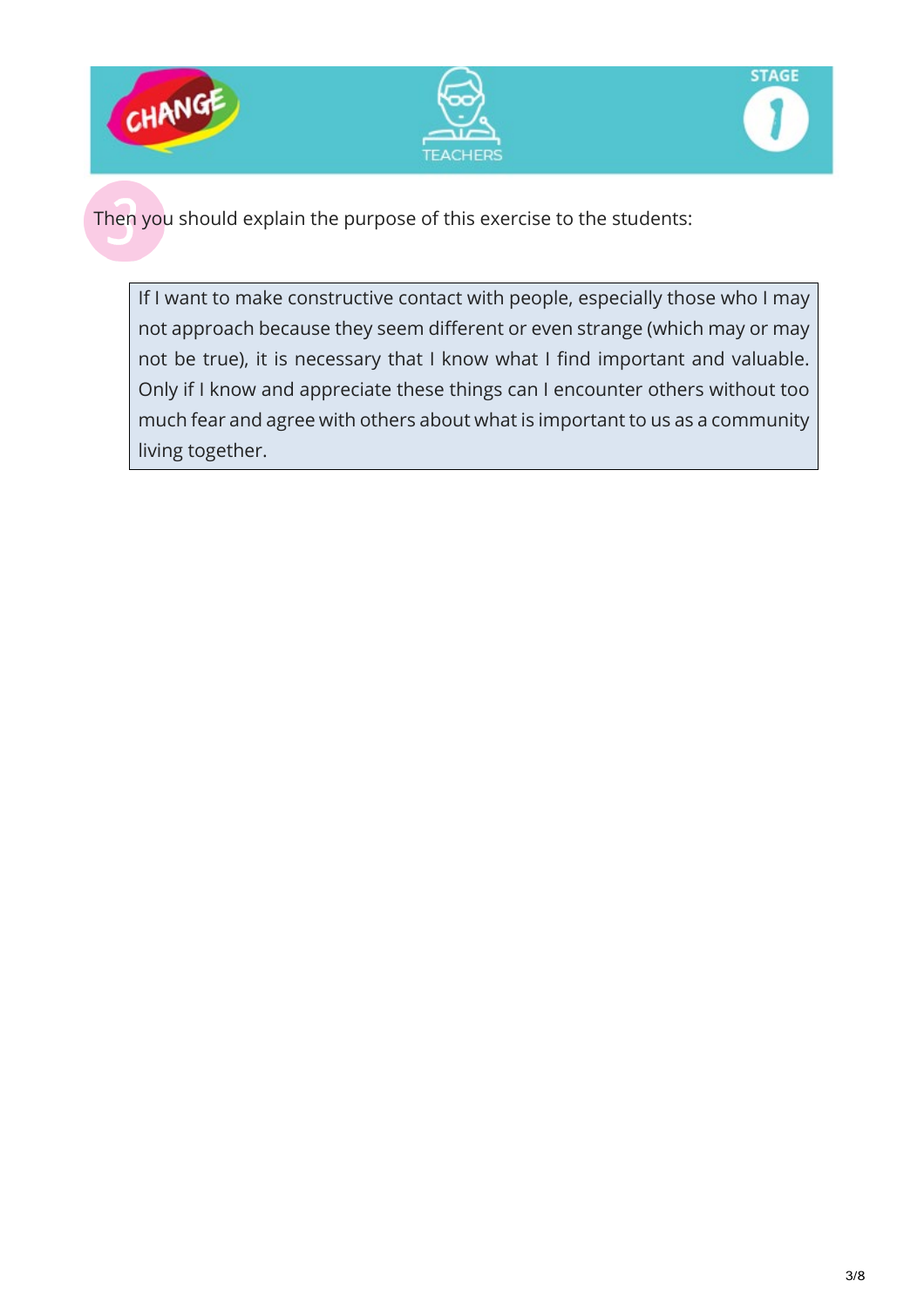





### **Step #2**

#### **My Values - Your Values: Dealing with Differences**

Ask the students to first answer the following questions on their own (Questions  $\rightarrow$ worksheet for students):

- $\checkmark$  Whose ideas about what is important and valuable in life are different from mine? List some of the experiences you had where you encountered someone with different ideas from your own and then select one that you especially remember.
- $\checkmark$  With whom was I dealing in that situation? What was the difference between usabout what is important and valuable in life?
- $\checkmark$  Are there values of my own I became aware of during this encounter? (Maybe this is about values I realized in Step 1)
- $\checkmark$  Was there conflict in this situation, did I try to convince the other person(s) of my position? Have I changed my position?
- $\checkmark$  What feelings (perhaps also physical sensations) did I experience in this situation?
- $\checkmark$  How do I feel I handled the situation? What helped me? What would have helped me?

Ask the students to form small groups (3-4) and tell each other one after the other how they have experienced this situation.

Then a representative of each group should summarise what was particularly important in their exchange.

If time allows, students can also express the most important conclusion of their exchange in a "creative" way, e.g. through a collage (using newspapers/magazines), painting one or more symbols on a flipchart or online or on a whiteboard, through a short scene play, etc.

Short exchange in class on the following questions:

 $\checkmark$  What feelings are awakened when we are confronted with differences of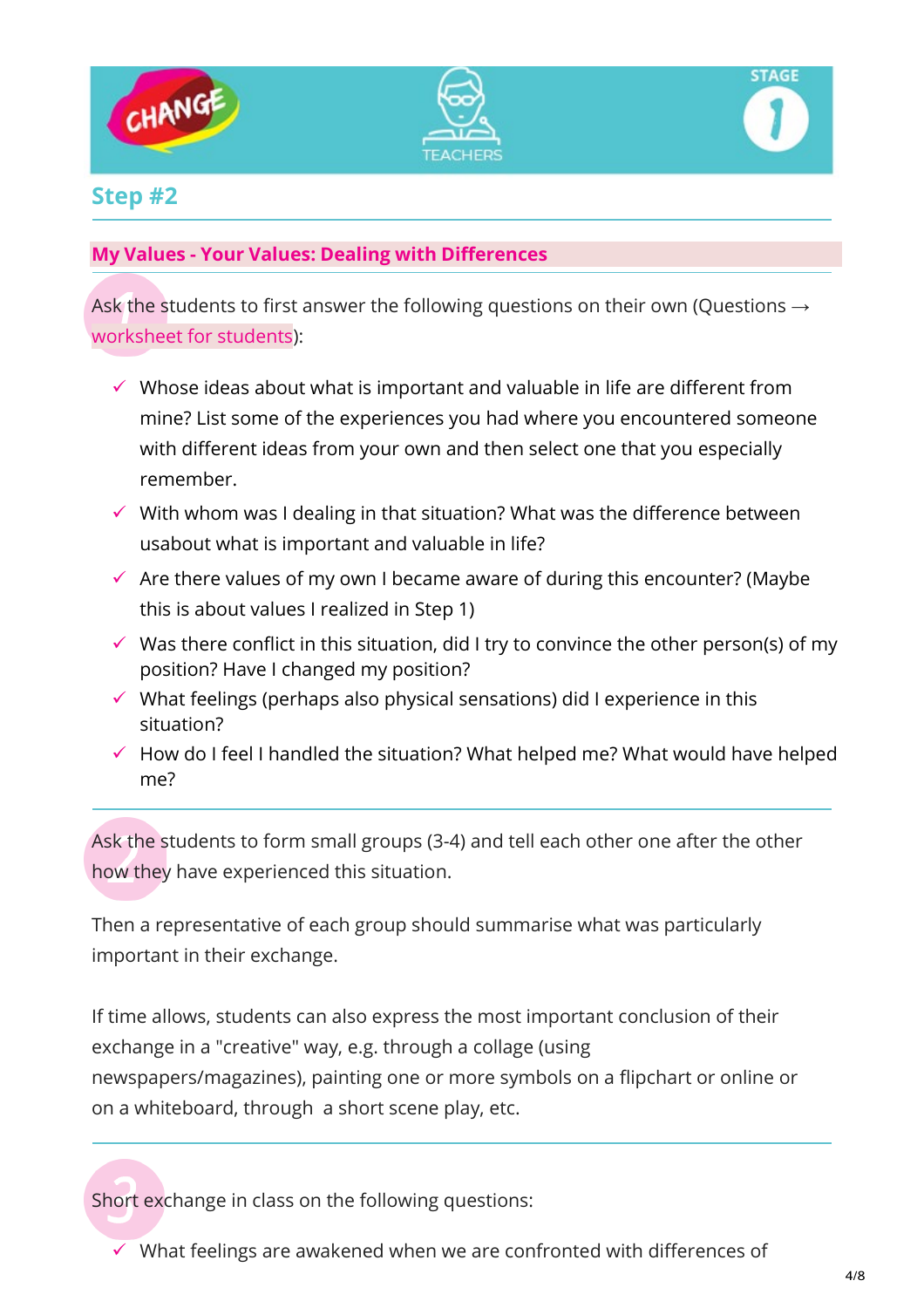





this kind?

 $\checkmark$  What makes it easier to deal with such differences (perhaps conflicts)? What makes it difficult?

For the further course, it can be helpful to write down keywords to both questions on a flipchart and store them. It gets a little more creative and descriptive when not only individual keywords are noted down, but also word clouds are created online or on a whiteboard.



Depending on how much time you have, you can do both of the following exercises (Step3/1 Step 3/2) or only one of them. In both steps it is important to save the questions collected at the end of the exercise so that they can be used in the rest of the course.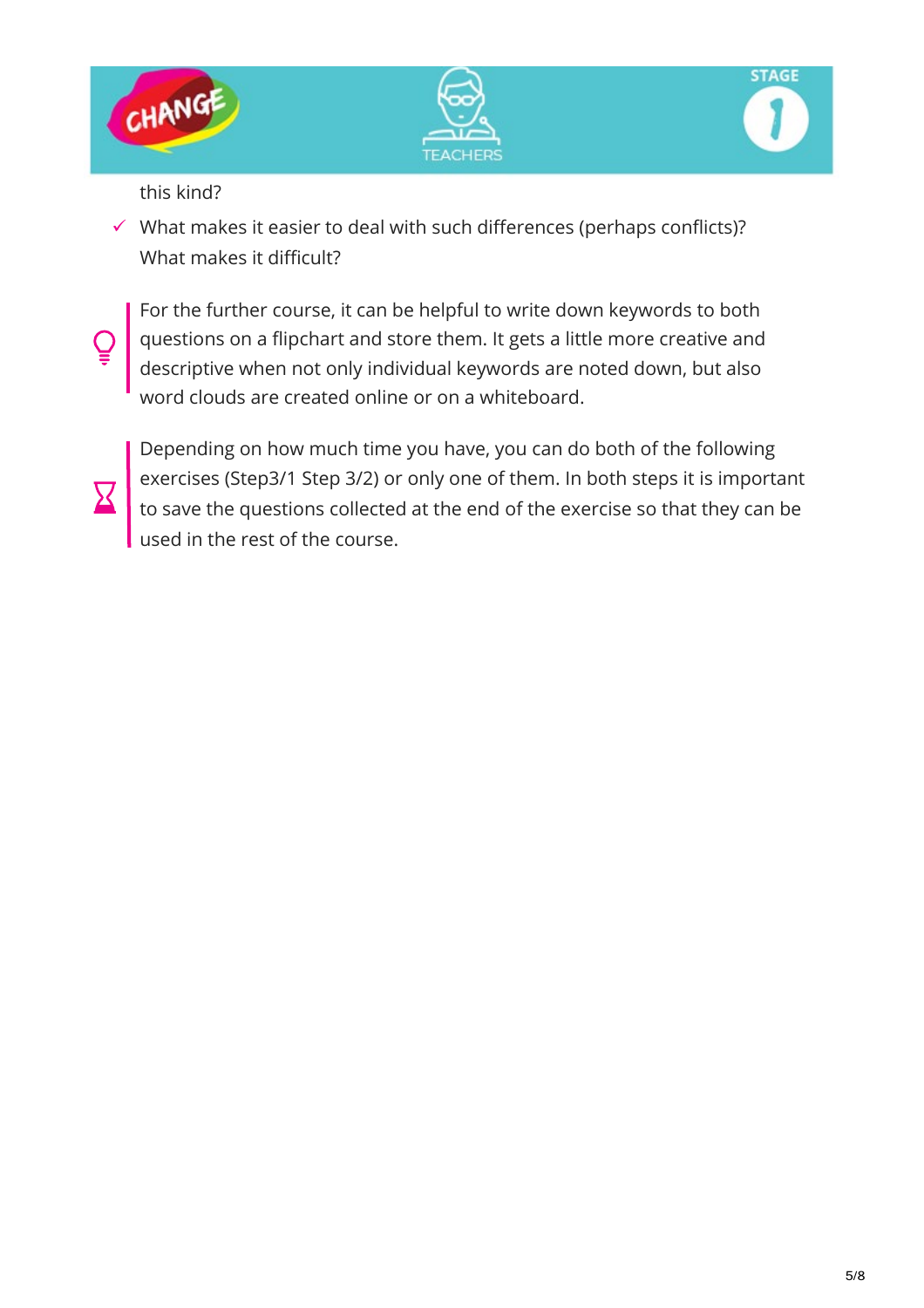





## **Step #3/1**

#### **My experiences with refugees - and my questions**

Ask the students to deal in groups (3-5 students) with the following questions (Questions  $\rightarrow$  worksheet for students):

- $\checkmark$  Where have I already seen/met refugees or other migrants personally or (if that hasn't been the case so far) via the media/internet?
- $\checkmark$  Alternative question for refugees or migrants in class: Where have I seen/met people of other backgrounds/countries?
- $\checkmark$  When I think of this/these encounter(s): What questions have been raised as aresult? What would I like to know more about?
- $\checkmark$  If a refugee or migrant (e.g. the one I saw/met) came into our class to talk with us:What would I want to ask him or her?

Ask the students to name the questions that came to their mind, and then collect and save them for further progress!

# **Step #3/2**

#### **When the subject of flight gets a face...**

Show the students one of the following videos. As an introduction it is enough to say that it is about

- $\checkmark$  the 10-year-old **[Hiba from Syria](https://www.youtube.com/watch?v=7QVmXX62_H0)** who had to flee and now lives in Macedonia
- or the 17-year-old **[Filimon](https://www.youtube.com/watch?v=3VWsMP9oyPg) from Eritrea** who had to flee and now lives in Italy



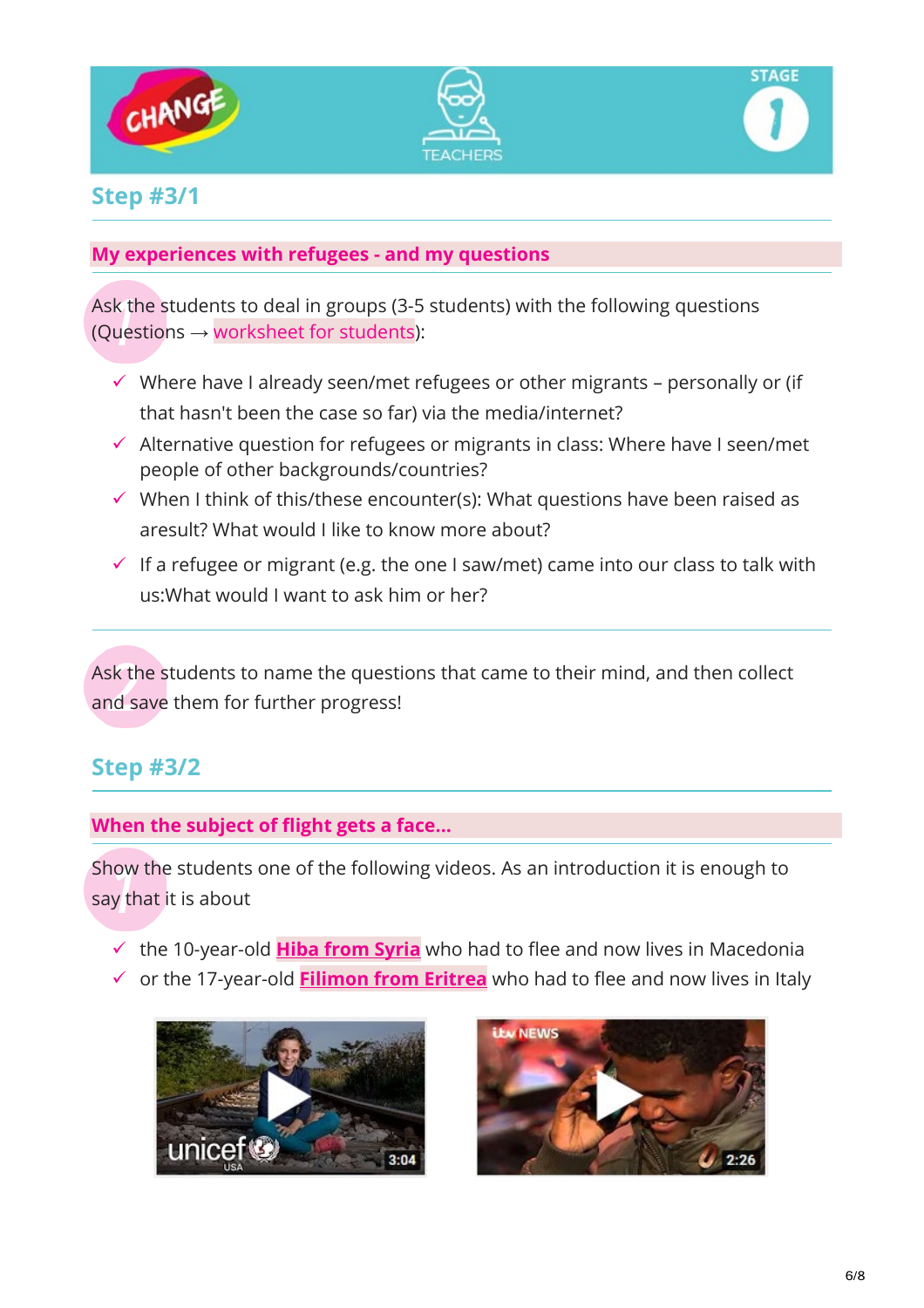

Immediately afterwards, ask students to think for themselves about the following questions (Questions  $\rightarrow$  worksheet for students):

- $\checkmark$  What different feelings does Hiba/Filimon express?
- $\checkmark$  What feelings did I have when I watched the video?
- $\checkmark$  What do I wish for Hiba/Filimon?
- $\checkmark$  If I could talk to Hiba/Filimon what would I like to ask them?
- $\checkmark$  What thoughts and questions on the history and situation of Hiba/Filimon, as well as on the subject of refuge/migration in general occur to me?

Ask the students to name:

- $\checkmark$  their wishes for Hiba/Filimon
- $\checkmark$  the questions about refuge/migration that came to their mind

At this point it may happen that some students express wishes or questions that are inappropriate, aggressive, or hostile. In this case it is necessary to confront the student with questions such as: "Why do you think so? What makes you so uncomfortable? How would you feel if you were in the place of Hiba or Filimon?"

Next, collect the students' wishes and questions for Hiba/Filimon and save them for further reflection!

# **Invitation to Reflection**

Explain the reflection task for this stage (Reflection task  $\rightarrow$  [worksheet for](https://www.jrschange.org/student-stage-one/#fifthInk)

[students\)](https://www.jrschange.org/student-stage-one/#fifthInk). By the next stage, Please:



Take a photo of an object that represents or symbolizes something that is particularly valuable to you and that you don't want to lose. Add a short explanatory sentence to the picture.



Make a note of a selected question on the subject of refuge/migration that